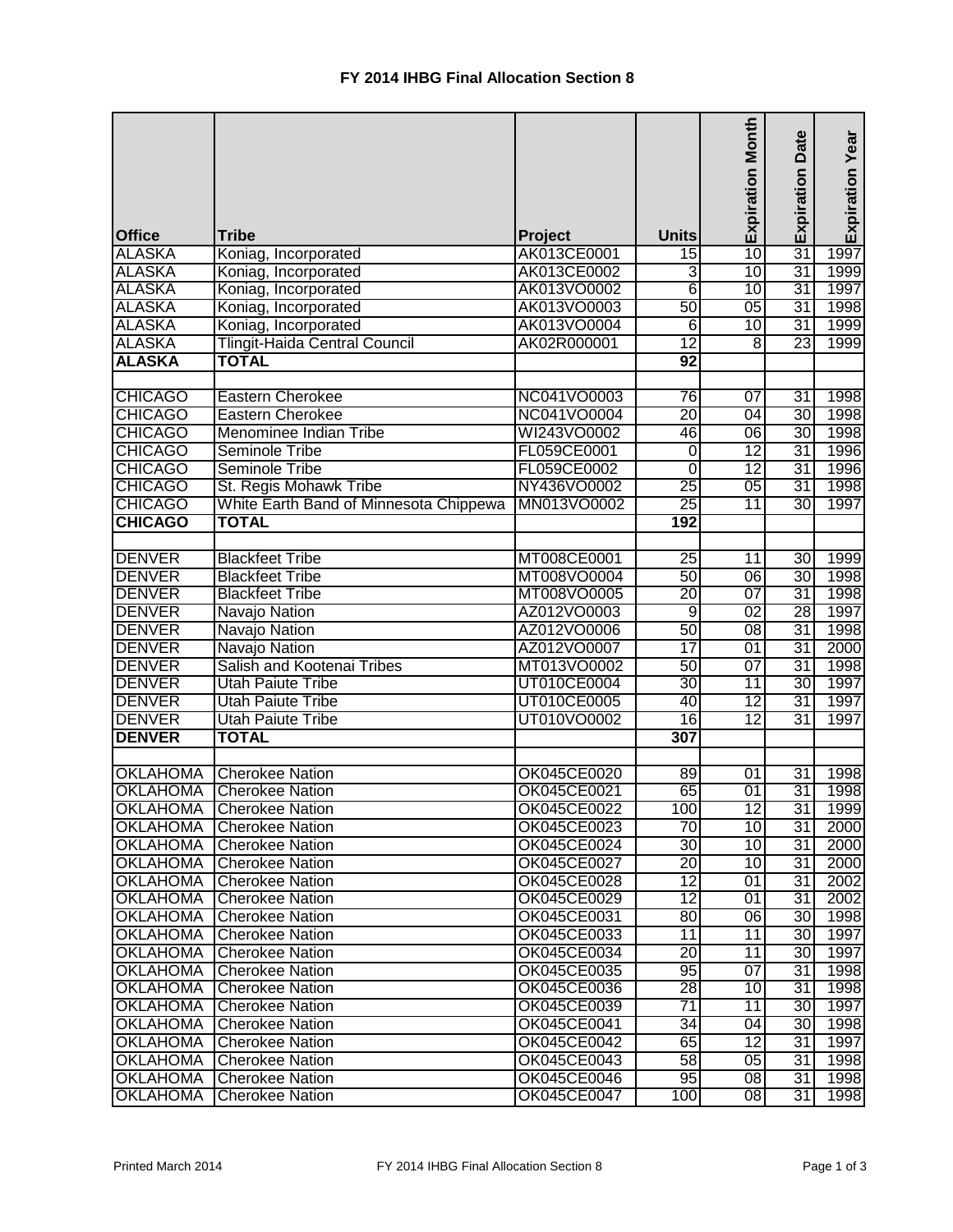|                                  |                        |                               |                 | Month           | Date            | Expiration Year |
|----------------------------------|------------------------|-------------------------------|-----------------|-----------------|-----------------|-----------------|
|                                  |                        |                               |                 | Expiration      | Expiration      |                 |
|                                  |                        |                               |                 |                 |                 |                 |
|                                  | Tribe                  |                               | <b>Units</b>    |                 |                 |                 |
| <b>Office</b><br><b>OKLAHOMA</b> | <b>Cherokee Nation</b> | <b>Project</b><br>OK045VO0001 | 4               | 06              | 30              | 1999            |
| <b>OKLAHOMA</b>                  | <b>Cherokee Nation</b> | OK045VO0002                   | 29              | $\overline{12}$ | 31              | 1997            |
| <b>OKLAHOMA</b>                  | <b>Cherokee Nation</b> | OK045VO0003                   | 11              | $\overline{12}$ | $\overline{31}$ | 1997            |
| <b>OKLAHOMA</b>                  | <b>Cherokee Nation</b> | OK045VO0004                   | $\overline{6}$  | 08              | 31              | 1998            |
| <b>OKLAHOMA</b>                  | <b>Cherokee Nation</b> | OK045VO0005                   | 37              | 03              | 31              | 1998            |
| <b>OKLAHOMA</b>                  | <b>Cherokee Nation</b> | OK045VO0005                   | $\overline{9}$  | 08              | 31              | 1998            |
| <b>OKLAHOMA</b>                  | <b>Cherokee Nation</b> | OK045VO0006                   | $\overline{35}$ | 09              | 30              | 2000            |
| <b>OKLAHOMA</b>                  | <b>Cherokee Nation</b> | OK045VO0007                   | 35              | $\overline{08}$ | 31              | 1998            |
| <b>OKLAHOMA</b>                  | <b>Cherokee Nation</b> | OK045VO0007                   | 42              | $\overline{09}$ | 30              | 2000            |
| <b>OKLAHOMA</b>                  | <b>Cherokee Nation</b> | OK045VO0009                   | $\overline{6}$  | 11              | 30 <sub>l</sub> | 1997            |
| <b>OKLAHOMA</b>                  | <b>Cherokee Nation</b> | OK045VO0010                   | 6               | 11              | 30              | 1997            |
| <b>OKLAHOMA</b>                  | <b>Cherokee Nation</b> | OK045VO0011                   | 48              | 06              | 30              | 1998            |
| <b>OKLAHOMA</b>                  | <b>Cherokee Nation</b> | OK045VO0012                   | 14              | 10              | 31              | 1998            |
| <b>OKLAHOMA</b>                  | <b>Cherokee Nation</b> | OK045VO0013                   | $\overline{5}$  | 10              | 31              | 1998            |
| <b>OKLAHOMA</b>                  | <b>Cherokee Nation</b> | OK045VO0014                   | 46              | $\overline{12}$ | 31              | 1999            |
| <b>OKLAHOMA</b>                  | <b>Cherokee Nation</b> | OK045VO0015                   | $\overline{10}$ | $\overline{12}$ | 31              | 1999            |
| <b>OKLAHOMA</b>                  | <b>Cherokee Nation</b> | OK045VO0016                   | 13              | $\overline{12}$ | 31              | 1999            |
| <b>OKLAHOMA</b>                  | <b>Cherokee Nation</b> | OK045VO0018                   | 30              | $\overline{08}$ | 31              | 1998            |
| <b>OKLAHOMA</b>                  | <b>Cherokee Nation</b> | OK045VO0048                   | 30              | 10              | 31              | 1998            |
| <b>OKLAHOMA</b>                  | Chickasaw              | OK047CE0021                   | $\overline{12}$ | 01              | $\overline{31}$ | 2002            |
| <b>OKLAHOMA</b>                  | Chickasaw              | OK047CE0022                   | $\overline{12}$ | $\overline{01}$ | $\overline{31}$ | 2002            |
| <b>OKLAHOMA</b>                  | Chickasaw              | OK047CE0023                   | $\overline{21}$ | $\overline{01}$ | $\overline{31}$ | 2003            |
| <b>OKLAHOMA</b>                  | Chickasaw              | OK047CE0026                   | $\overline{20}$ | $\overline{12}$ | 31              | 1997            |
| <b>OKLAHOMA</b>                  | Chickasaw              | OK047CE0031                   | $\overline{5}$  | 11              | $\overline{30}$ | 1997            |
| <b>OKLAHOMA</b>                  | Chickasaw              | OK047CE0033                   | 82              | 10              | 31              | 1997            |
| <b>OKLAHOMA</b>                  | Chickasaw              | OK047CE0034                   | 48              | 06              | 30              | 1998            |
| <b>OKLAHOMA</b>                  | Chickasaw              | OK047CE0035                   | 129             | 08              | 31              | 1998            |
| <b>OKLAHOMA</b>                  | Chickasaw              | OK047CE0036                   | 15              | 08              | 31              | 1998            |
| <b>OKLAHOMA</b>                  | Chickasaw              | OK047CE0037                   | 40              | $\overline{12}$ | 31              | 1997            |
| <b>OKLAHOMA</b>                  | Chickasaw              | OK047CE0039                   | $\overline{4}$  | 08              | $\overline{31}$ | 1998            |
| <b>OKLAHOMA</b>                  | Chickasaw              | OK047VO0008                   | 7               | $\overline{12}$ | $\overline{31}$ | 1997            |
| OKLAHOMA                         | Chickasaw              | OK047VO0009                   | 7               | 12              | 31              | 1997            |
| <b>OKLAHOMA</b>                  | Chickasaw              | OK047VO0010                   | $6 \mid$        | 12              | 31              | 1997            |
| <b>OKLAHOMA</b>                  | Chickasaw              | OK047VO0011                   | 20              | $\overline{02}$ | 28              | 1998            |
| <b>OKLAHOMA</b>                  | Chickasaw              | OK047VO0012                   | 5 <sub>l</sub>  | 11              | 30 <sup>2</sup> | 1997            |
| <b>OKLAHOMA</b>                  | Chickasaw              | OK047VO0013                   | 4               | 11              | 30              | 1997            |
| <b>OKLAHOMA</b>                  | Chickasaw              | OK047VO0014                   | 4               | 11              | 30 l            | 1997            |
| <b>OKLAHOMA</b>                  | Chickasaw              | OK047VO0015                   | 3               | 11              | 30 <sup>1</sup> | 1997            |
| <b>OKLAHOMA</b>                  | Chickasaw              | OK047VO0016                   | 5               | 11              | 30I             | 1997            |
| <b>OKLAHOMA</b>                  | Chickasaw              | OK047VO0017                   | 63              | 06              | 30              | 1998            |
| <b>OKLAHOMA</b>                  | Chickasaw              | OK047VO0018                   | 60              | $\overline{06}$ | 30 <sup>2</sup> | 1998            |
| <b>OKLAHOMA</b>                  | <b>Choctaw Nation</b>  | OK049CE0006                   | 25              | 08              | 31              | 1998            |
| <b>OKLAHOMA</b>                  | <b>Choctaw Nation</b>  | OK049CE0009                   | 14              | $\overline{02}$ | $\overline{28}$ | 2002            |
| <b>OKLAHOMA</b>                  | <b>Choctaw Nation</b>  | OK049CE0010                   | $\overline{10}$ | 02              | 28              | 2002            |
| <b>OKLAHOMA</b>                  | <b>Choctaw Nation</b>  | OK049CE0011                   | 96              | 11              | 30 <sub>l</sub> | 1997            |
| <b>OKLAHOMA</b>                  | <b>Choctaw Nation</b>  | OK049CE0012                   | 168             | 09              | 30 <sub>l</sub> | 1998            |
| <b>OKLAHOMA</b>                  | <b>Choctaw Nation</b>  | OK049V00010                   | 61              | $\overline{06}$ | 30 <sub>l</sub> | 1998            |
| <b>OKLAHOMA</b>                  | <b>Choctaw Nation</b>  | OK049VO0006                   | 10              | 11              | 30I             | 1997            |